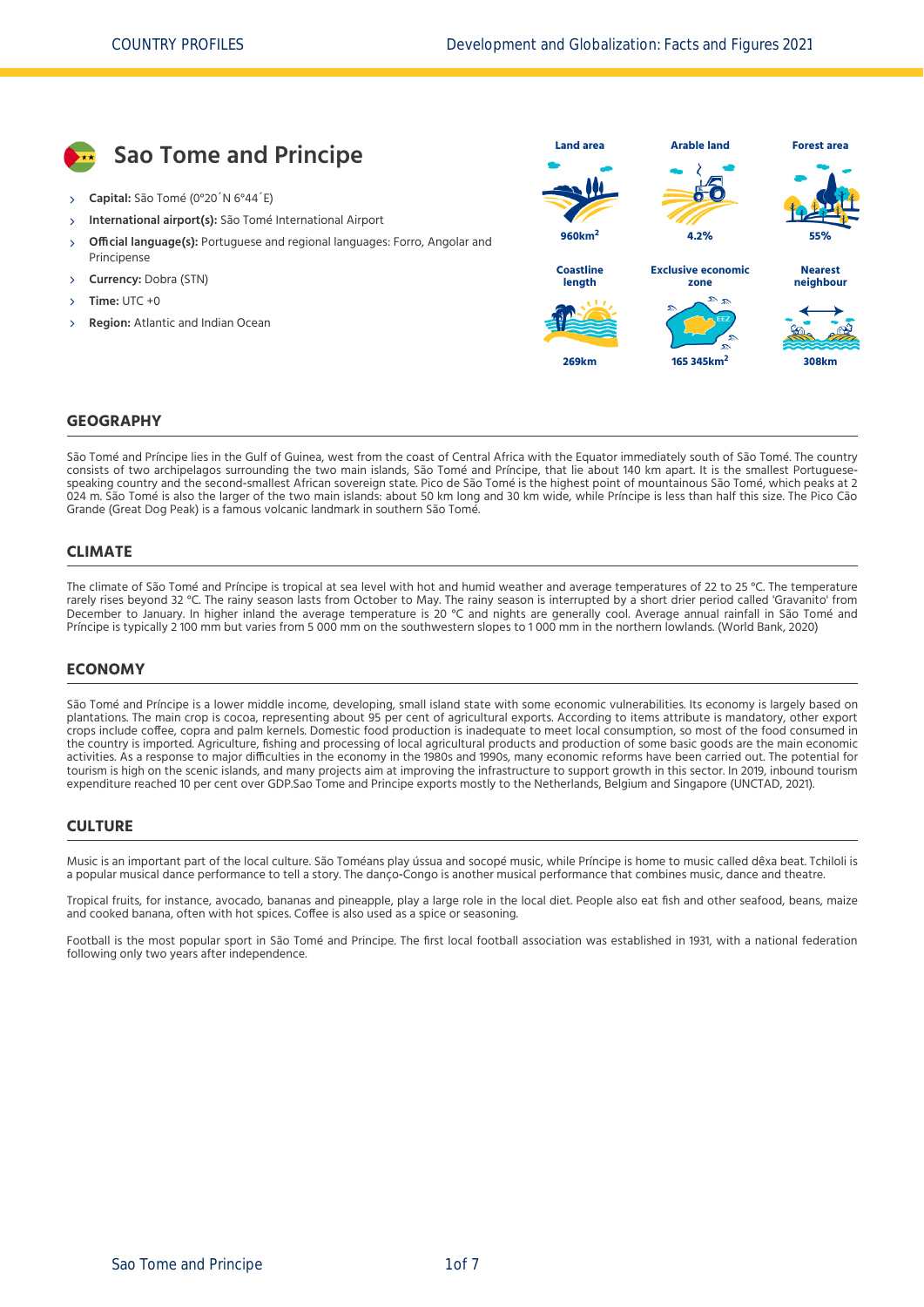**ECONOMIC TRENDS**



Sao Tome and Principe 2 of 7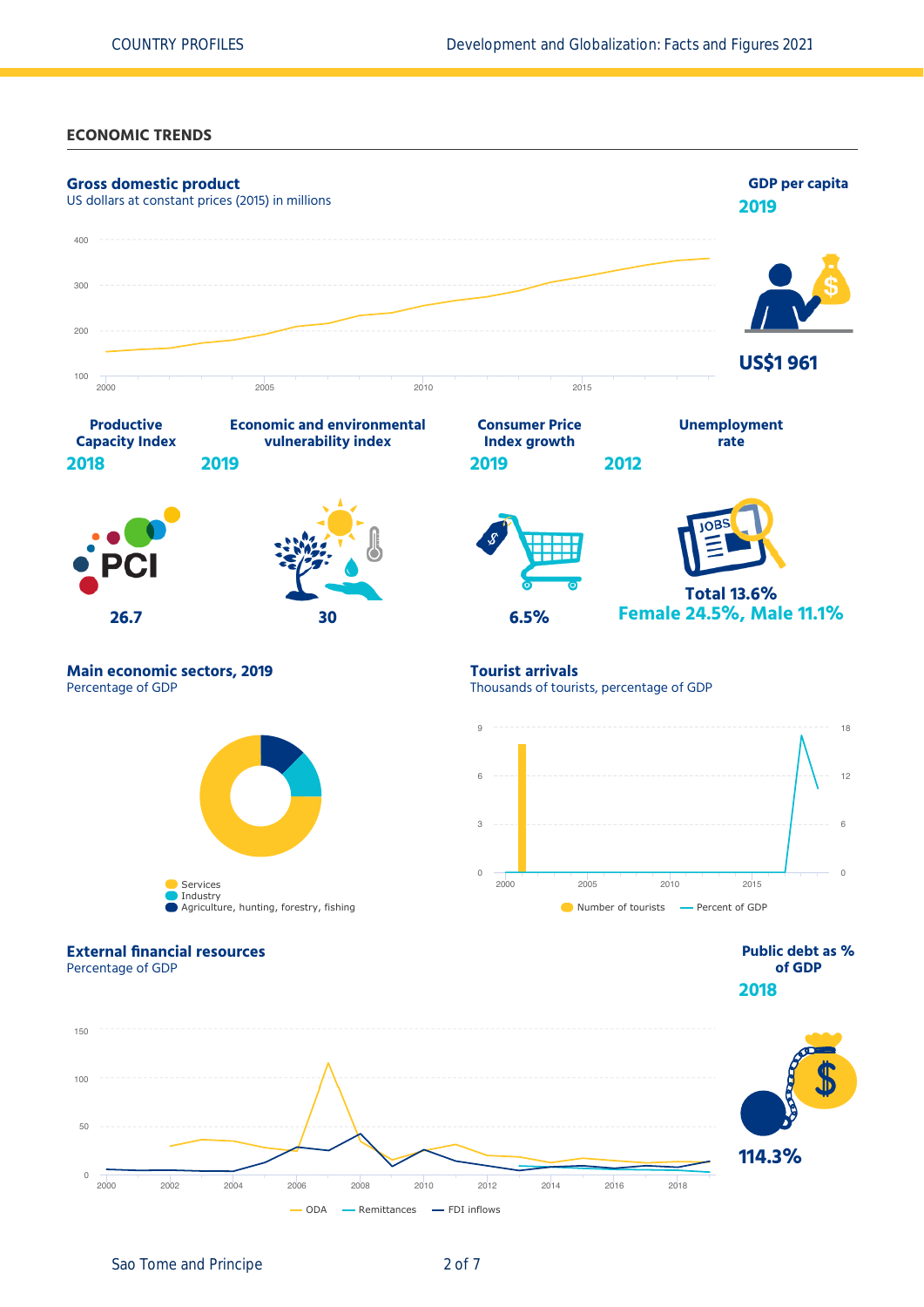# **MARITIME TRANSPORT**

## **Fleet size**

|  | Number of ships |  |  |  |  |
|--|-----------------|--|--|--|--|
|--|-----------------|--|--|--|--|

| Ship type            | 2011 | 2019 |
|----------------------|------|------|
| <b>Total fleet</b>   | 1407 | 1407 |
| Oil tankers          | 264  | 266  |
| <b>Bulk carriers</b> | 311  | 333  |
| General cargo        | 161  | 77   |
| Container ships      | 52   | 49   |
| Other types of ships | 619  | 682  |

| <b>Port performance</b><br>Ranked by 2019 data within SIDS group |      |                     |  |  |  |  |
|------------------------------------------------------------------|------|---------------------|--|--|--|--|
| Indicators                                                       | 2019 | <b>SIDS Ranking</b> |  |  |  |  |
| Number of port calls                                             | Ω    | 36                  |  |  |  |  |
| Median time in port (days)                                       | ი    | 31                  |  |  |  |  |
| Average age of vessels                                           | Ω    | 36                  |  |  |  |  |
| Average size (GT) of vessels                                     | n    | 36                  |  |  |  |  |
|                                                                  |      |                     |  |  |  |  |



**Container port throuput**

## **49 553 TEU**

# **Bilateral connectivity index, 2019**

Top 5 partners



## **Liner shipping connectivity index** Maximum China Q1 2006=100

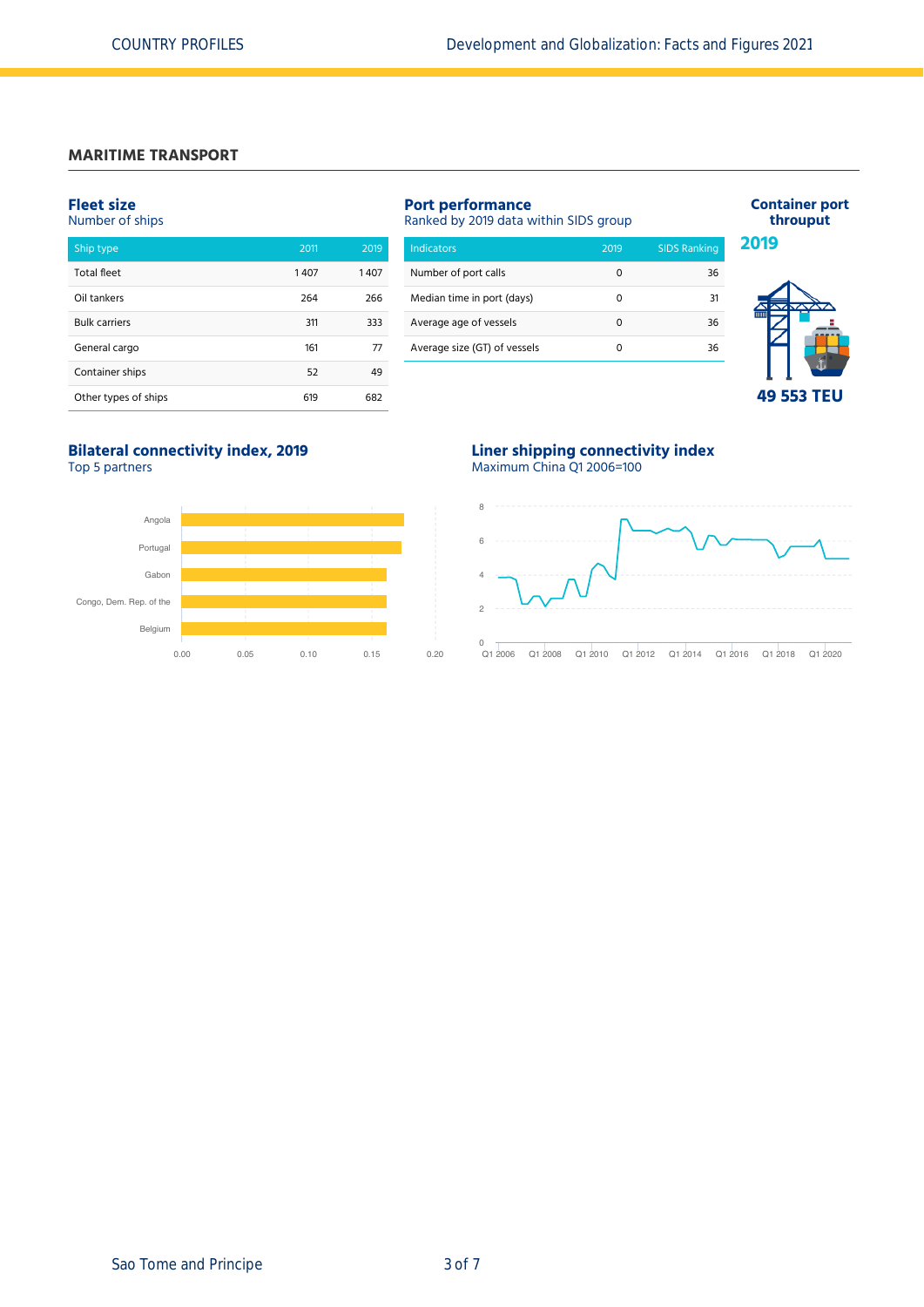## **POPULATION**

### **Total population**

Thousands of people, share of urban population





# **Age structure by gender, 2019**

Percentage of total population

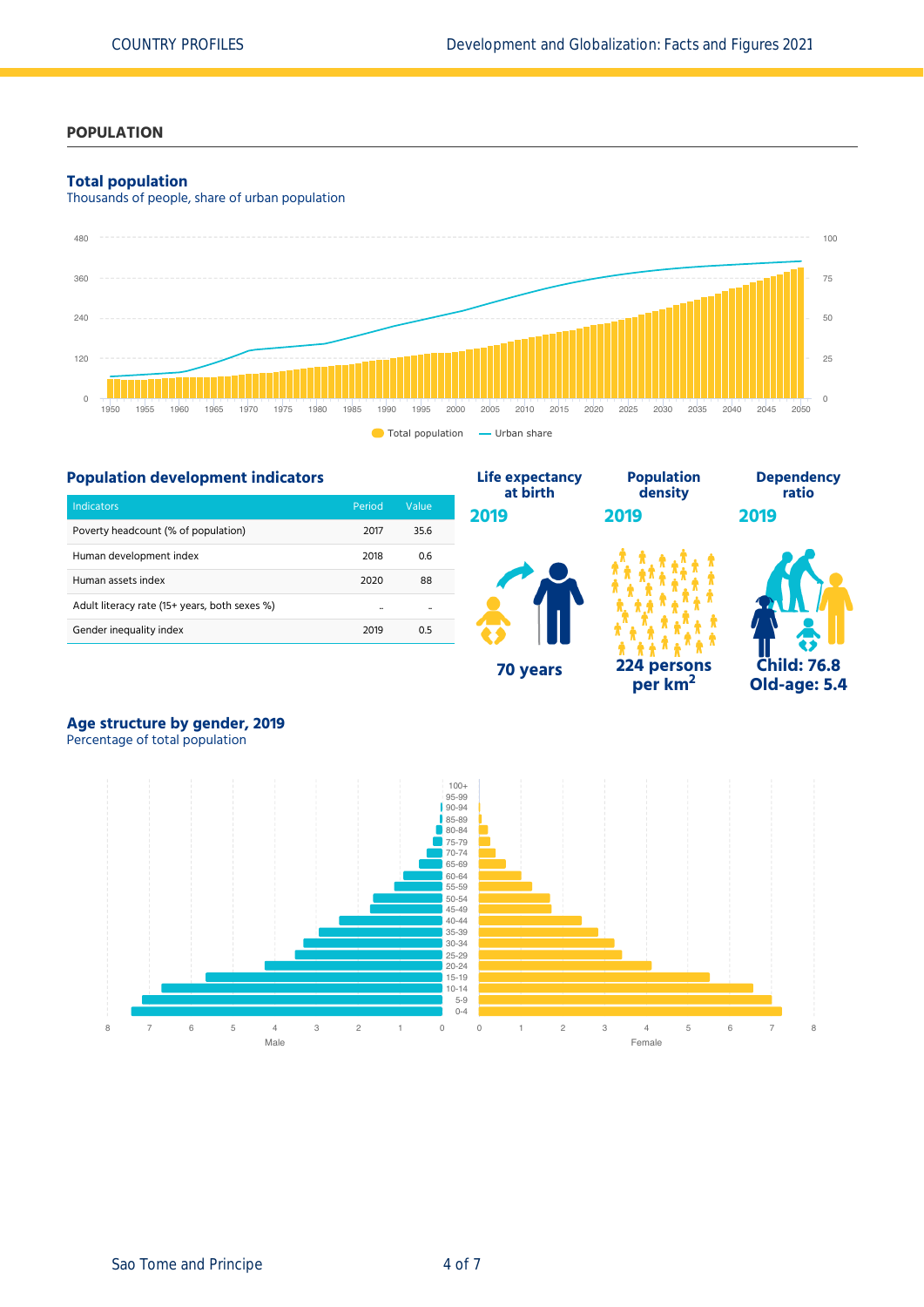# **INTERNATIONAL TRADE**

# **Merchandise and services trade**

US dollars in millions

| 2005 | 2010 | 2015 | 2019 | 2019 (% of GDP) |
|------|------|------|------|-----------------|
| 7    | 11   | 11   | 13   | 3.1             |
| 50   | 112  | 142  | 148  | 35.1            |
| 9    | 13   | 79   | 56   | 13.3            |
| 11   | 24   | 67   | 60   | 14.2            |
|      |      |      |      |                 |



# **Top 5 partners in merchandise trade, 2019**

Exports in millions US dollars



## **Merchandise exports by product group, 2019**



# **Services exports by category, 2019**

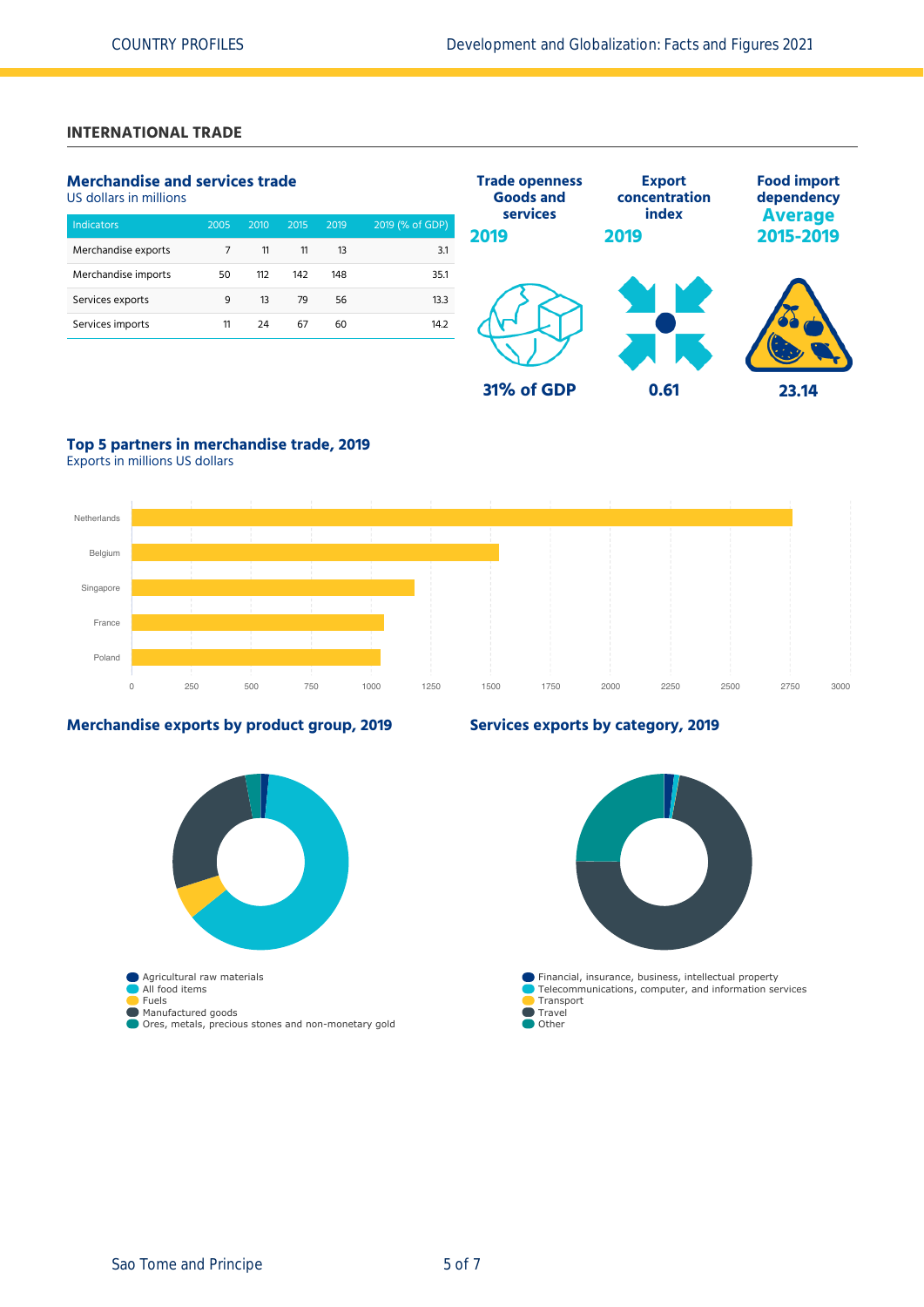### **ENVIRONMENT**



## **INFORMATION AND COMMUNICATIONS TECHNOLOGY**